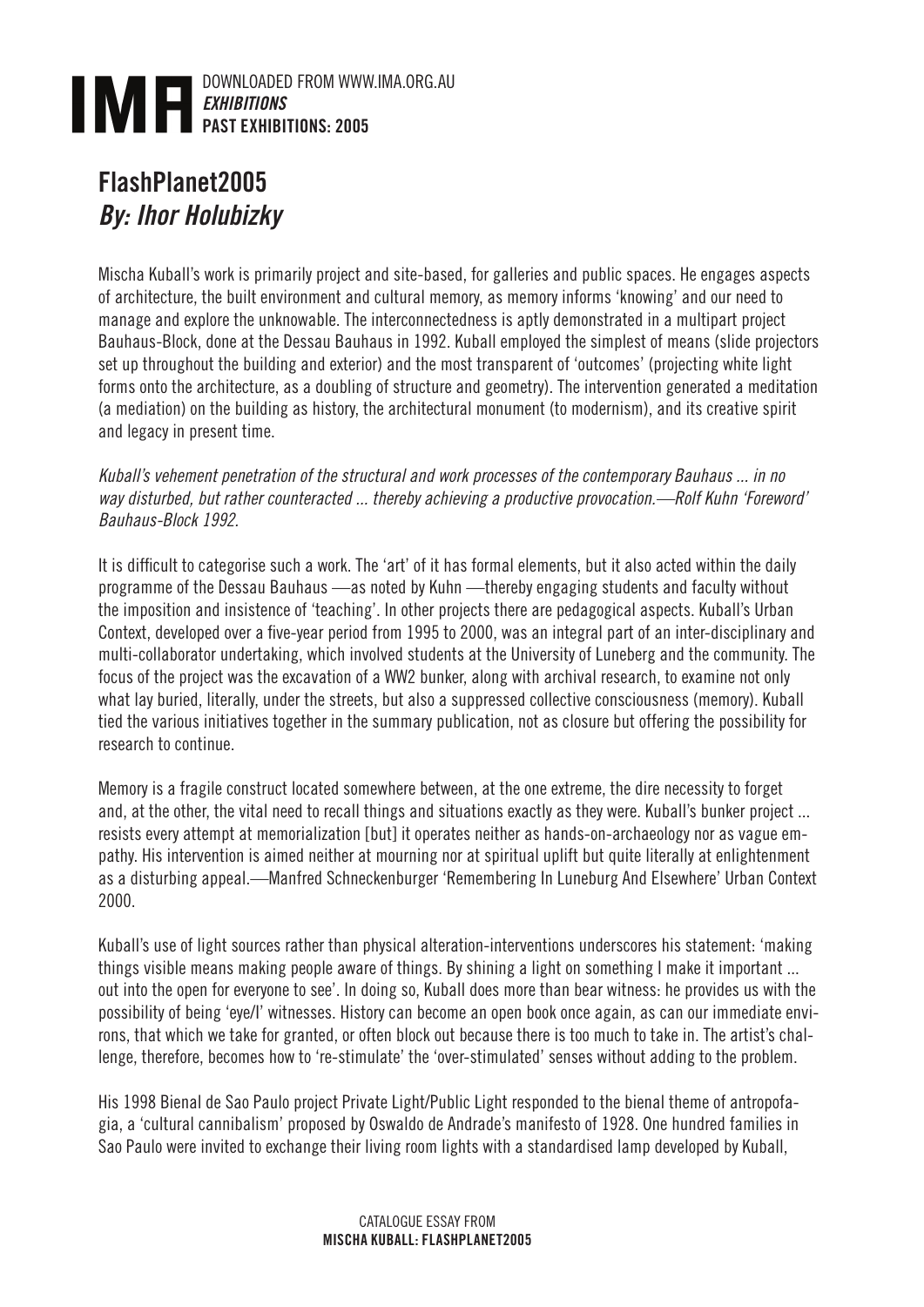## DOWNLOADED FROM WWW.IMA.ORG.AU *EXHIBITIONS*  PAST EXHIBITIONS: 2005

a cylinder-shaped fixture that could either be hung or mounted on a stand. The original domestic lights were assembled and shown en masse at the Bienal. One could mistake this for a lighting store display, or misunderstanding the intent as an 'artful' comment, a spectacle of the vulgarisation of commodities.

*The areas of tension and conflict arising from this discursive interaction, between two seemingly separate contexts not only address[es] a sociological aspect (privacy of the individual) [and] public prestige, but also*  reflect[s] social utopias (individual and society/Bauhaus utopia). Kuball's work is neither a work nor an action *... rather, the project is like an attempt to create a new net and throw it out ... to plough up a reality in a new way ... capture its changeability and its complexity.—Karin Stempel Private Light/Public Light 1998.*

Another approach to the overlay of public and private, utilising light, was Kuball's greenlight project in Uruguay (1999). He installed generic green glass bulkhead lights above doorways along Calle Democracia in the Reus barrio of Montevideo. It was the centre of the residential district for Jews who had fled persecution in Europe between the wars and in the aftermath of the Holocaust. The doorways Kuball selected were those of empty, unoccupied houses. Some doors still remained while others had been long bricked-up. Nothing had changed except for the addition of light that is consistent with urban renewal schemes. The absence of artfulness is as meaningful and powerful as silence can be in the (conscious) absence of words. As with the Luneburg bunker and the Sao Paulo work, project documentation, archival documents and social history were a critical component of the research and publication.

Mischa Kuball is presenting two new works at the IMA. One is a continuation of his City Through Glass series, a dual video projection filmed in Brisbane. Characteristically, the City Through Glass work is achieved through the simplest of means. Video footage of car rides through the city —the same route during the day and at night —is shot through the bottom of a drinking glass. The projected image is doubled. The monocular camera eye becomes binocular.

Kuball combines the filming of the metropolis ... with other optical strategies that break with ... illusionism ... and summon an independent pictoriality. The drinking glass slides like an optical filter in front of the camera lens and shifts the city into the distance. The cityscapes, substantially dissolved in light reflection ... position points of light within the nocturnal life of the city. The artist confronts views with 'his' gaze onto the city, which turns back to them as an 'eye-shaped', faceted, doubly-projected image.—Pia Muller-Tamm 'The City as Projection', for K20, Kunstsammlung Nordrhein-Westfalen, 2003.

The siting of City Through Glass works can return to the context of the city. In Dusseldorf, the binocular projection was mounted in a transitional urban 'no-zone', a pedestrian passage between Grabbe-Platz and Paul-Klee-Platz. There is no reason to stop along the passageway, and nothing to indicate that 'this is art'. Although light boxes and projections are becoming part of the vocabulary used by designers 'as if art', Kuball keeps his information raw and in real time. It distances his work from mere civic boosterism.

The second work titled FlashPlanet is in a series of installations that feature slide-projected images and texts. Four globe-shaped paper lampshades are hung at knee-level. Each is lit and animated from the inside by a strobe light. Slides of Dusseldorf, Cologne, Brisbane, and Sydney, shot by Kuball on walking tours, are projected onto each lampshade. (In contrast, Kuball is the passenger and cameraperson in the production of the 'City through Glass' works.) The slides share the common feature of water, a river or harbour, and present a mix